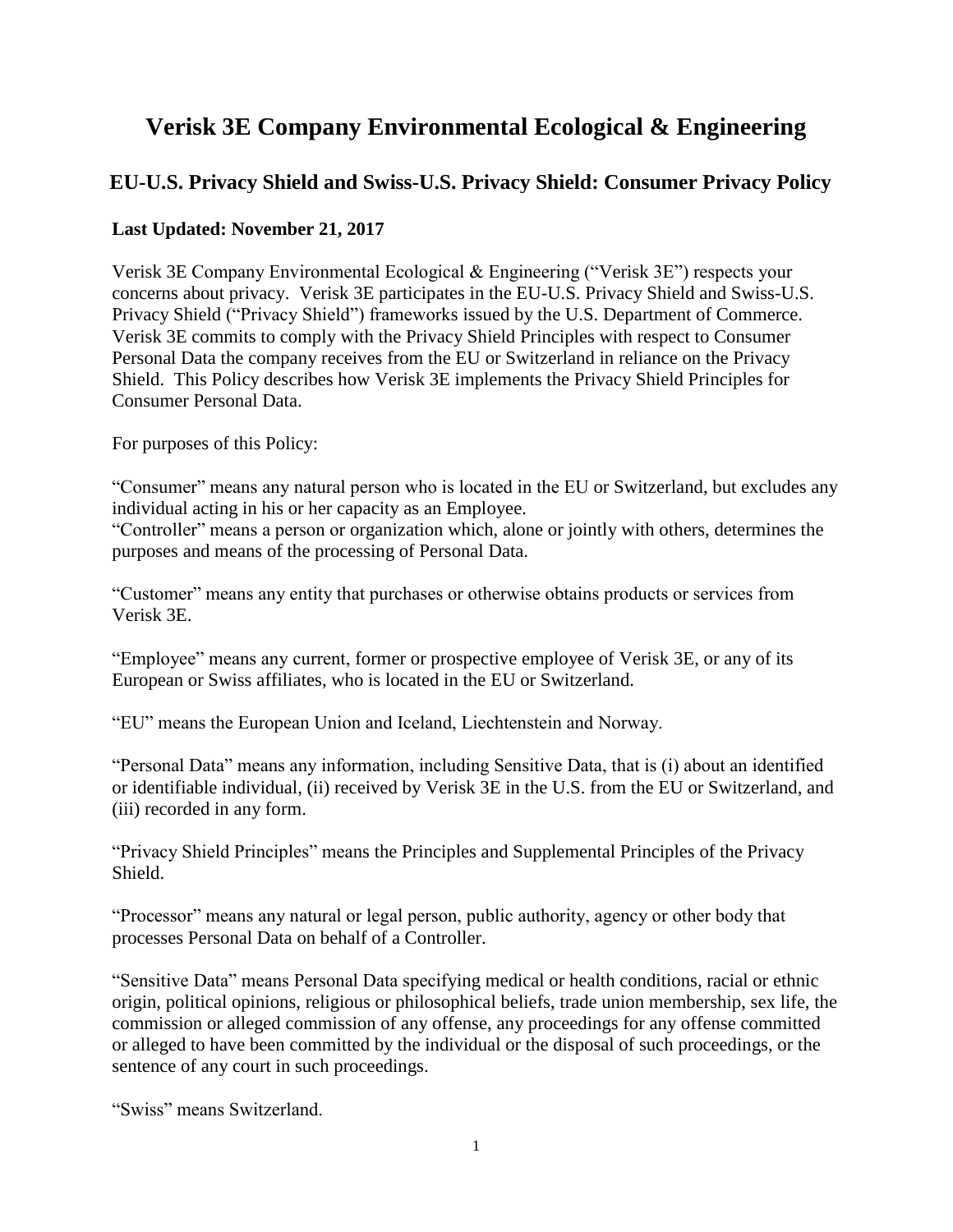Verisk 3E's EU-U.S. and Swiss-U.S. Privacy Shield certifications can be found at [https://www.privacyshield.gov/.](https://www.privacyshield.gov/) For more information about Verisk 3E's processing of Personal Data obtained from Consumers on its website, please visit [Verisk 3E's Online Privacy Policy.](http://3ecompany.com/privacy)

## **Types of Personal Data Verisk 3E Collects**

Verisk 3E collects Personal Data directly from Consumers. This collection occurs, for example, when a Consumer visits Verisk 3E's website and provides Personal Data to Verisk 3E. Click [here](http://3ecompany.com/privacy) for information on the types of Personal Data Verisk 3E receives through its website. In addition, Verisk 3E obtains Consumer Personal Data, such as contact information, in connection with maintaining its Customer relationships and providing its products and services to Customers.

As a Processor, Verisk 3E receives Personal Data about its Customers' Consumers located in the EU and Switzerland. Verisk 3E's Customers provide the Personal Data to Verisk 3E in connection with Verisk 3E's provision of services to its Customers. In this capacity, Verisk 3E acts pursuant to its Customers' instructions. The types of Personal Data Verisk 3E's Customers provide include information such include name, postal code, email address, phone number, age general and medical and/or health information. Verisk 3E processes Consumer Personal Data in the U.S. to provide background check services.

Verisk 3E's privacy practices regarding the processing of Consumer Personal Data comply, as appropriate, with the Privacy Shield Principles of Notice; Choice; Accountability for Onward Transfer; Security; Data Integrity and Purpose Limitation; Access; and Recourse, Enforcement and Liability.

## **Notice**

Verisk 3E provides information in this Policy and the company's online privacy policy at <http://3ecompany.com/privacy> and about its Consumer Personal Data practices, including the types of Personal Data Verisk 3E collects, the types of third parties to which Verisk 3E discloses the Personal Data and the purposes for doing so, the rights and choices Consumers have for limiting the use and disclosure of their Personal Data, and how to contact Verisk 3E about its practices concerning Personal Data.

When Verisk 3E acts as a Processor and Consumer Personal Data is transferred to Verisk 3E in the U.S. on behalf of a Customer, the Customer is responsible for providing appropriate notice to its Consumers and obtaining the requisite consent.

Privacy notices pertaining to specific data processing activities also may contain relevant information.

#### **Choice**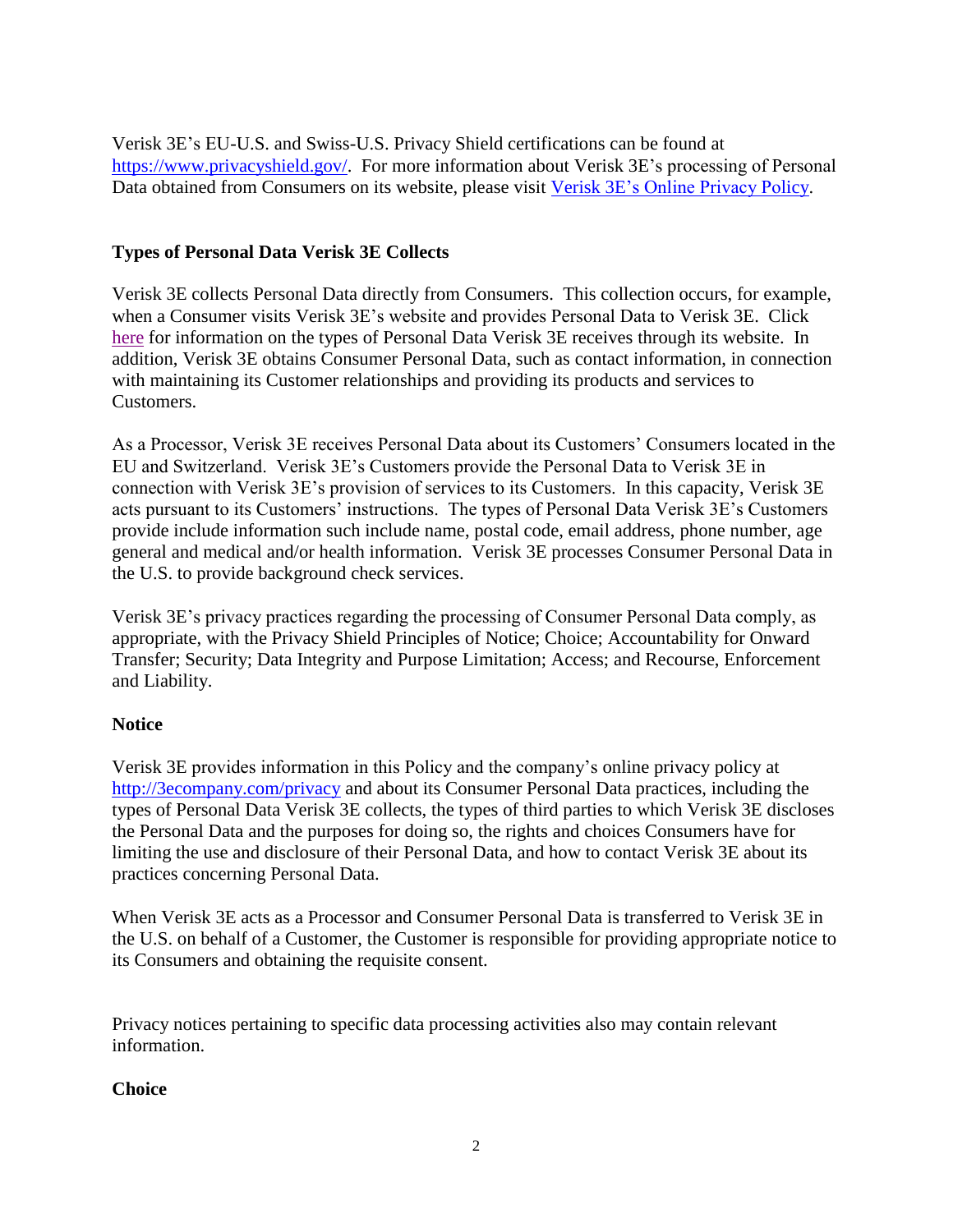When Verisk 3E collects Personal Data directly from Consumers, the company generally offers those Consumers the opportunity to choose whether their Personal Data may be (i) disclosed to third-party Controllers, or (ii) used for a purpose that is materially different from the purposes for which the information was originally collected or subsequently authorized by the relevant Consumer. To the extent required by the Privacy Shield Principles, Verisk 3E obtains opt-in consent for certain uses and disclosures of Sensitive Data. Consumers may contact Verisk 3E as indicated below regarding the company's use or disclosure of their Personal Data. Unless Verisk 3E offers Consumers an appropriate choice, the company uses Personal Data only for purposes that are materially the same as those indicated in this Policy or the company's online privacy policy at

#### [http://3ecompany.com/privacy.](http://3ecompany.com/privacy)

When Verisk 3E maintains Personal Data about Consumers with whom Verisk 3E does not have a direct relationship because Verisk 3E obtained or maintains the Consumers' data as a Processor, Verisk 3E's Customers are responsible for providing the relevant Consumers with certain choices with respect to the Customers' use or disclosure of the Consumers' Personal Data.

Verisk 3E shares Consumer Personal Data with its affiliates and subsidiaries. Verisk 3E may disclose Consumer Personal Data without offering an opportunity to opt out, and may be required to disclose the Personal Data, (i) to third-party Processors the company has retained to perform services on its behalf and pursuant to its instructions, (ii) if it is required to do so by law or legal process, or (iii) in response to lawful requests from public authorities, including to meet national security, public interest or law enforcement requirements. Verisk 3E also reserves the right to transfer Personal Data in the event of an audit or if the company sells or transfers all or a portion of its business or assets (including in the event of a merger, acquisition, joint venture, reorganization, dissolution or liquidation).

#### **Accountability for Onward Transfer of Personal Data**

This Policy and Verisk 3E's online privacy policy at<http://3ecompany.com/privacy> describe Verisk 3E's sharing of Consumer Personal Data.

To the extent Verisk 3E acts as a Controller, except as permitted or required by applicable law, Verisk 3E provides Consumers with an opportunity to opt out of sharing their Personal Data with third-party Controllers. Verisk 3E requires third-party Controllers to whom it discloses Consumer Personal Data to contractually agree to (i) only process the Personal Data for limited and specified purposes consistent with the consent provided by the relevant Consumer, (ii) provide the same level of protection for Personal Data as is required by the Privacy Shield Principles, and (iii) notify Verisk 3E and cease processing Personal Data (or take other reasonable and appropriate remedial steps) if the third-party Controller determines that it cannot meet its obligation to provide the same level of protection for Personal Data as is required by the Privacy Shield Principles.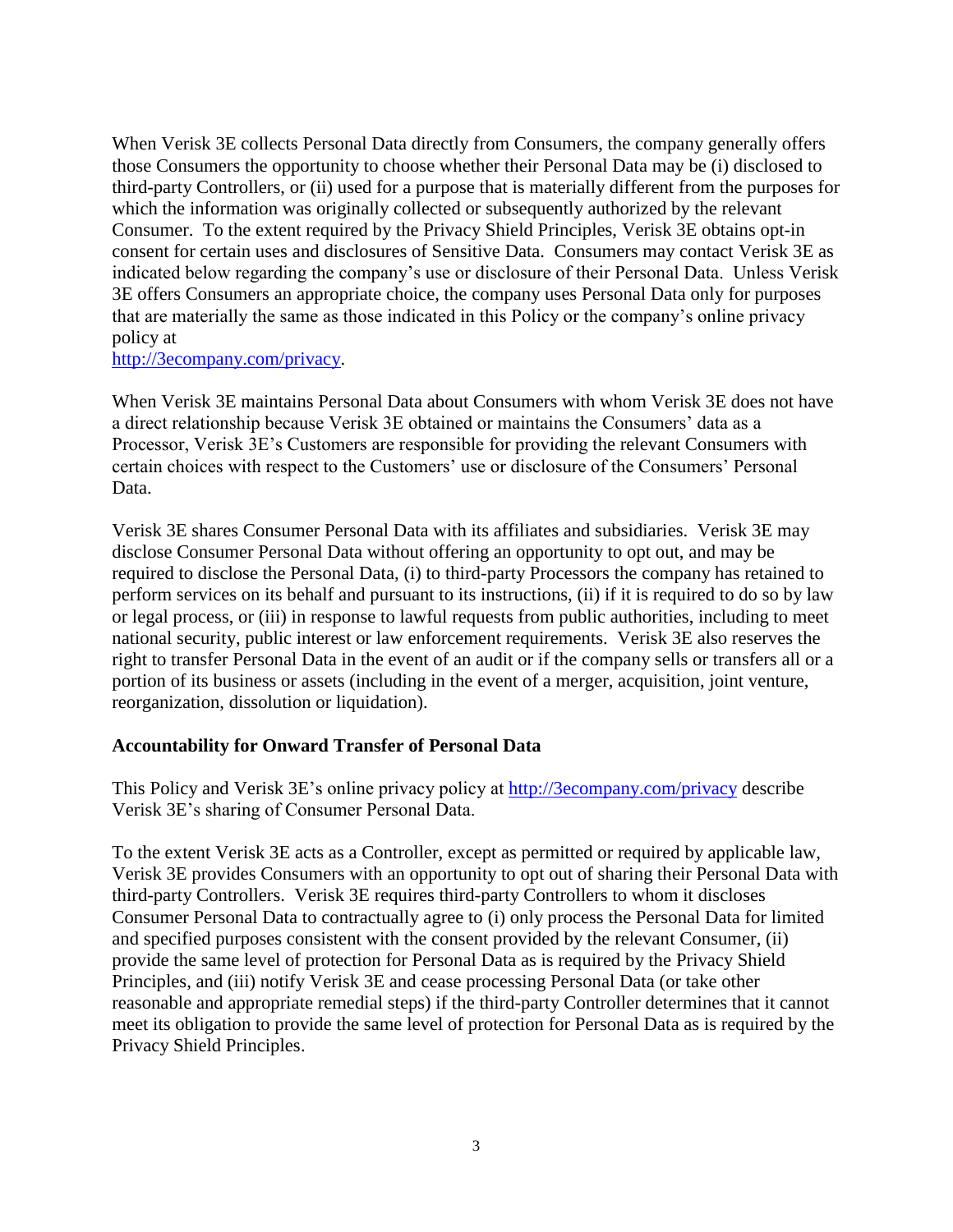With respect to transfers of Consumer Personal Data to third-party Processors, Verisk 3E (i) enters into a contract with each relevant Processor, (ii) transfers Personal Data to each such Processor only for limited and specified purposes, (iii) ascertains that the Processor is obligated to provide the Personal Data with at least the same level of privacy protection as is required by the Privacy Shield Principles, (iv) takes reasonable and appropriate steps to ensure that the Processor effectively processes the Personal Data in a manner consistent with Verisk 3E's obligations under the Privacy Shield Principles, (v) requires the Processor to notify Verisk 3E if the Processor determines that it can no longer meet its obligation to provide the same level of protection as is required by the Privacy Shield Principles, (vi) upon notice, including under (v) above, takes reasonable and appropriate steps to stop and remediate unauthorized processing of the Personal Data by the Processor, and (vii) provides a summary or representative copy of the relevant privacy provisions of the Processor contract to the Department of Commerce, upon request. Verisk 3E remains liable under the Privacy Shield Principles if the company's thirdparty Processor onward transfer recipients process relevant Personal Data in a manner inconsistent with the Privacy Shield Principles, unless Verisk 3E proves that it is not responsible for the event giving rise to the damage.

## **Security**

Verisk 3E takes reasonable and appropriate measures to protect Consumer Personal Data from loss, misuse and unauthorized access, disclosure, alteration and destruction, taking into account the risks involved in the processing and the nature of the Personal Data.

#### **Data Integrity and Purpose Limitation**

Verisk 3E limits the Consumer Personal Data it processes to that which is relevant for the purposes of the particular processing. Verisk 3E does not process Consumer Personal Data in ways that are incompatible with the purposes for which the information was collected or subsequently authorized by the relevant Consumer. In addition, to the extent necessary for these purposes and consistent with its role as a Controller or Processor, Verisk 3E takes reasonable steps to ensure that the Personal Data the company processes is (i) reliable for its intended use, and (ii) accurate, complete and current. In this regard, Verisk 3E relies on its Consumers and Customers to update and correct the relevant Personal Data to the extent necessary for the purposes for which the information was collected or subsequently authorized. Consumers (and Customers, as appropriate) may contact Verisk 3E as indicated below to request that Verisk 3E update or correct relevant Personal Data.

Subject to applicable law, Verisk 3E retains Consumer Personal Data in a form that identifies or renders identifiable the relevant Consumer only for as long as it serves a purpose that is compatible with the purposes for which the Personal Data was collected or subsequently authorized by the Consumer or Customer, as appropriate.

#### **Access**

Consumers generally have the right to access their Personal Data. Accordingly, to the extent Verisk 3E acts as a Controller, where appropriate, Verisk 3E provides Consumers with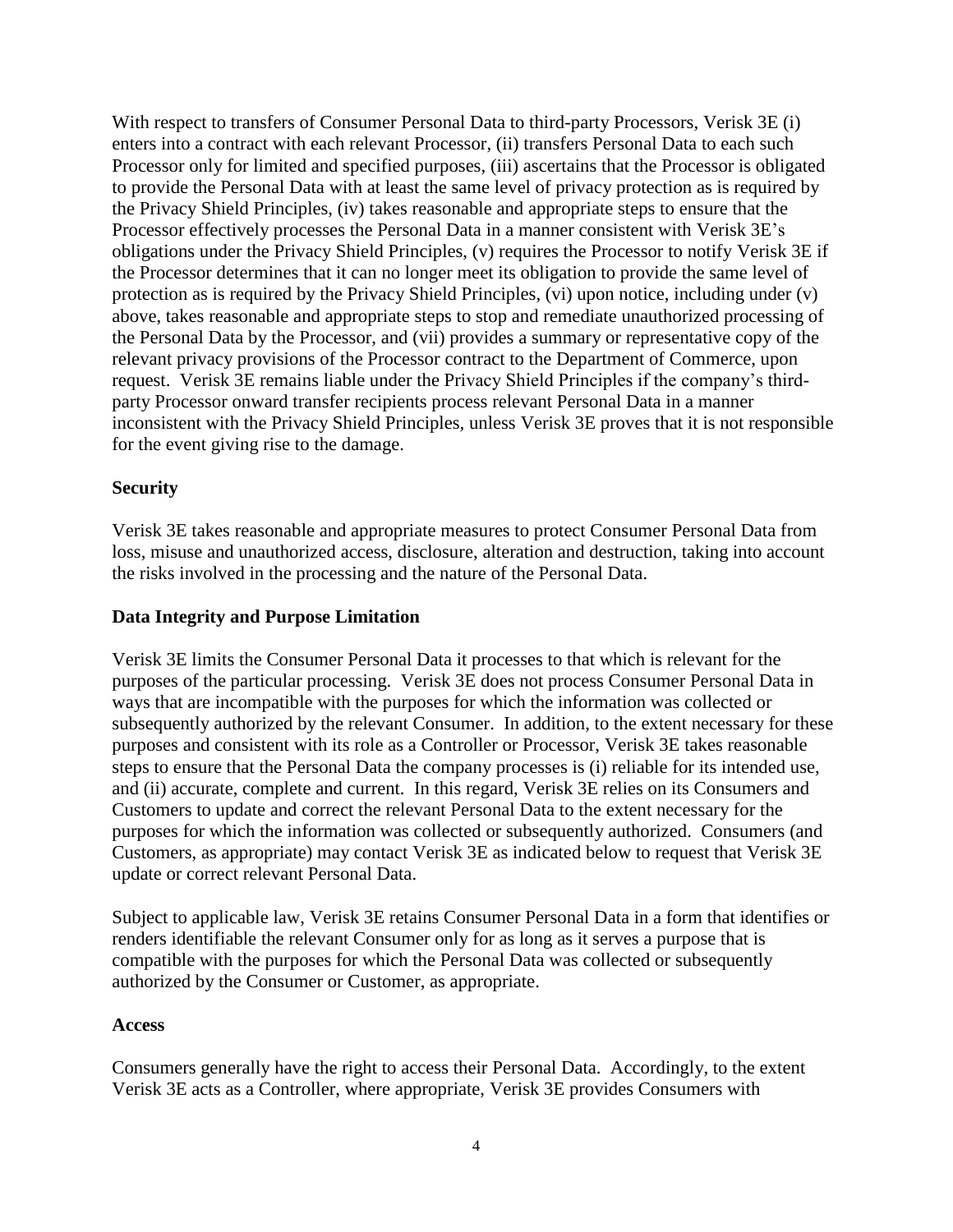reasonable access to the Personal Data Verisk 3E maintains about them. Verisk 3E also provides a reasonable opportunity for those Consumers to correct, amend or delete the information where it is inaccurate or has been processed in violation of the Privacy Shield Principles, as appropriate. Verisk 3E may limit or deny access to Personal Data where the burden or expense of providing access would be disproportionate to the risks to the Consumer's privacy in the case in question, or where the rights of persons other than the Consumer would be violated. Consumers may request access to their Personal Data by contacting Verisk 3E as indicated below.

When Verisk 3E maintains Personal Data about Consumers with whom Verisk 3E does not have a direct relationship because Verisk 3E maintains the Consumers' data as a Processor for its Customers, Verisk 3E's Customers are responsible for providing Consumers with access to the Personal Data and the right to correct, amend or delete the information where it is inaccurate or has been processed in violation of the Privacy Shield Principles, as appropriate. In such circumstances, Consumers should direct their questions to the appropriate Verisk 3E Customer. When a Consumer is unable to contact the appropriate Customer, or does not obtain a response from the Customer, Verisk 3E will provide reasonable assistance in forwarding the Consumer's request to the Customer.

### **Recourse, Enforcement and Liability**

Verisk 3E has mechanisms in place designed to help assure compliance with the Privacy Shield Principles. Verisk 3E conducts an annual self-assessment of its Consumer Personal Data practices to verify that the attestations and assertions the company makes about its Privacy Shield privacy practices are true and that the company's privacy practices have been implemented as represented and in accordance with the Privacy Shield Principles.

Consumers may file a complaint concerning Verisk 3E's processing of their Personal Data. Verisk 3E will take steps to remedy issues arising out of its alleged failure to comply with the Privacy Shield Principles. Consumers may contact Verisk 3E as specified below about complaints regarding the company's Consumer Personal Data practices.

If a Consumer's complaint cannot be resolved through Verisk 3E's internal processes, Verisk 3E will cooperate with JAMS pursuant to the JAMS International Mediation Rules, available on the JAMS website at [https://www.jamsadr.com/eu-us-privacy-shield.](http://www.jamsadr.com/international-mediation-rules) JAMS mediation may be commenced as provided for in the relevant JAMS rules. Following the dispute resolution process, JAMS or the Consumer may refer the matter to the U.S. Federal Trade Commission, which has Privacy Shield investigatory and enforcement powers over Verisk 3E. Under certain circumstances, Consumers also may be able to invoke binding arbitration to address complaints about Verisk 3E's compliance with the Privacy Shield Principles.

#### **How to Contact Verisk 3E**

To contact Verisk 3E with questions or concerns about this Policy or Verisk 3E's Consumer Personal Data practices: